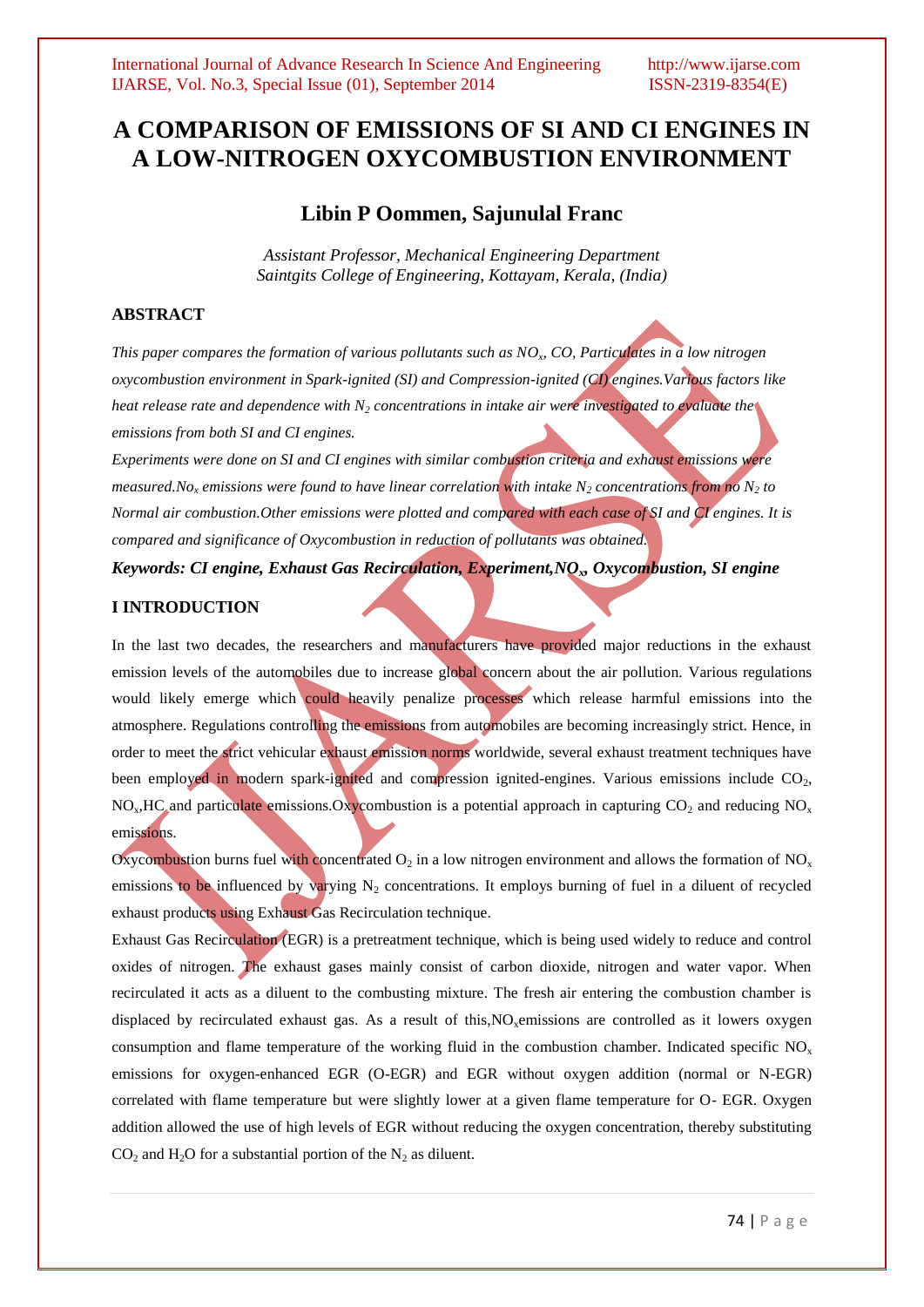In the case of Compression Ignition engines, Wagner et al. [1] tried to achieve lower  $NO<sub>x</sub>$  emission and soot using highly diluted intake mixture. Continuous drop in  $NO<sub>x</sub>$  emission and sharp decrease in particulate matters was obtained at high EGR rate (around 44%). But it significantly affects the fuel economy. Agarwal et al.[2] investigated the effect of EGR on performance and emissions, carbon deposits and engine wear reported that thermal efficiency is increased and break specific fuel consumption is decreased at lower loads with EGR compared to without EGR. Qi et al.[3] noticed that Break Specific Fuel Consumption (BSFC) and soot emissions slightly increased and  $NO<sub>x</sub>$  emission was evidently decreased with increasing of EGR rate. Salt et al. [4] studied combined effects of enhanced oxygen and high EGR to reduce both soot and  $NO<sub>x</sub>$  in diesel engine. Nitrogen is a natural diluent in air which lowers the flame temperature as the fuel burns in. Ladommatos et al. [5] demonstrated  $CO_2$  and  $H_2O$  as better diluents in diesel engines. Guo and Smallwood et al. [6] reported  $CO_2$ suppresses soot formation in laboratory diffusion flames.

Enhanced oxygen concentrations in SI engines have been considered for increased power density and thus EGR is not present in largeconcentrations. The vast majority of SI-engine NO is produced through thermal NO, also known as the extended Zeldovich mechanism. Therefore in an SI-engine,oxycombustion permits adjustment of both  $N_2$  and/or temperature through variation of the purity of the  $O_2$  and the EGR levels. Since oxycombustion is largely operated under stoichiometric conditions it is not expected that O concentrations can be directly influenced.

The objective of the current survey is to investigate and compare the potential benefits and emission characteristics of SI and CI engines operating under normal andoxygen enhanced environments. Normal EGR adds  $CO_2$  and H<sub>2</sub>O to the mixture, which limits the amount of  $CO_2$  that can be added because the  $O_2$  becomes too dilute to sustain the stable combustion. In case of Oxycombustion, a source of pure  $O_2$  has supplemented the oxygen supplied by air in order to sustain a constant  $O_2$  concentration when EGR was increased, which allowed  $O_2$  and EGR to replace N<sub>2</sub> rather than adding to it. In CI engines oxy-combustion is essentially a modification to EGR (EGR with oxygen addition) and will be referred to herein as oxygen-enhanced EGR (O-EGR). EGR without oxygen addition will be referred to as normal EGR (N-EGR). N-EGR consists of fuel air and EGR where O-EGR involves additional  $O<sub>2</sub>$  volume.

# **II EXPERIMENTAL SETUP**

Experimental for SI and CI engines has similar setup and methods. Seperate loops for dry and wet EGR schemes were used in Spark Ignited engine, while the Compression Ignition engine involve liquified  $O_2$  source.

# **2.1 Spark Ignited Engine – Material and Methods**

The engine used was a Waukesha Cooperative Fuel Research(CFR) F4 engine, which was a four-stroke, single cylinder, port injected, spark-ignited engine with variable compression ratio.Engine speed was controlled by an induction generator and variable-frequency drive, set to 600 rotations-per-minute (RPM). The engine intake was unthrottled and all tests were performed using a stoichiometric mixture. Main parameters of the engine and conditions are listed in Table 2.1. Fig. 2.1shows a layout of the experimental setup. In-cylinder pressure data were obtained using a piezoelectric KISTLER 7061B water-cooled pressure transducer, recorded with a resolution of 0.1 crank-angle-degrees (CAD).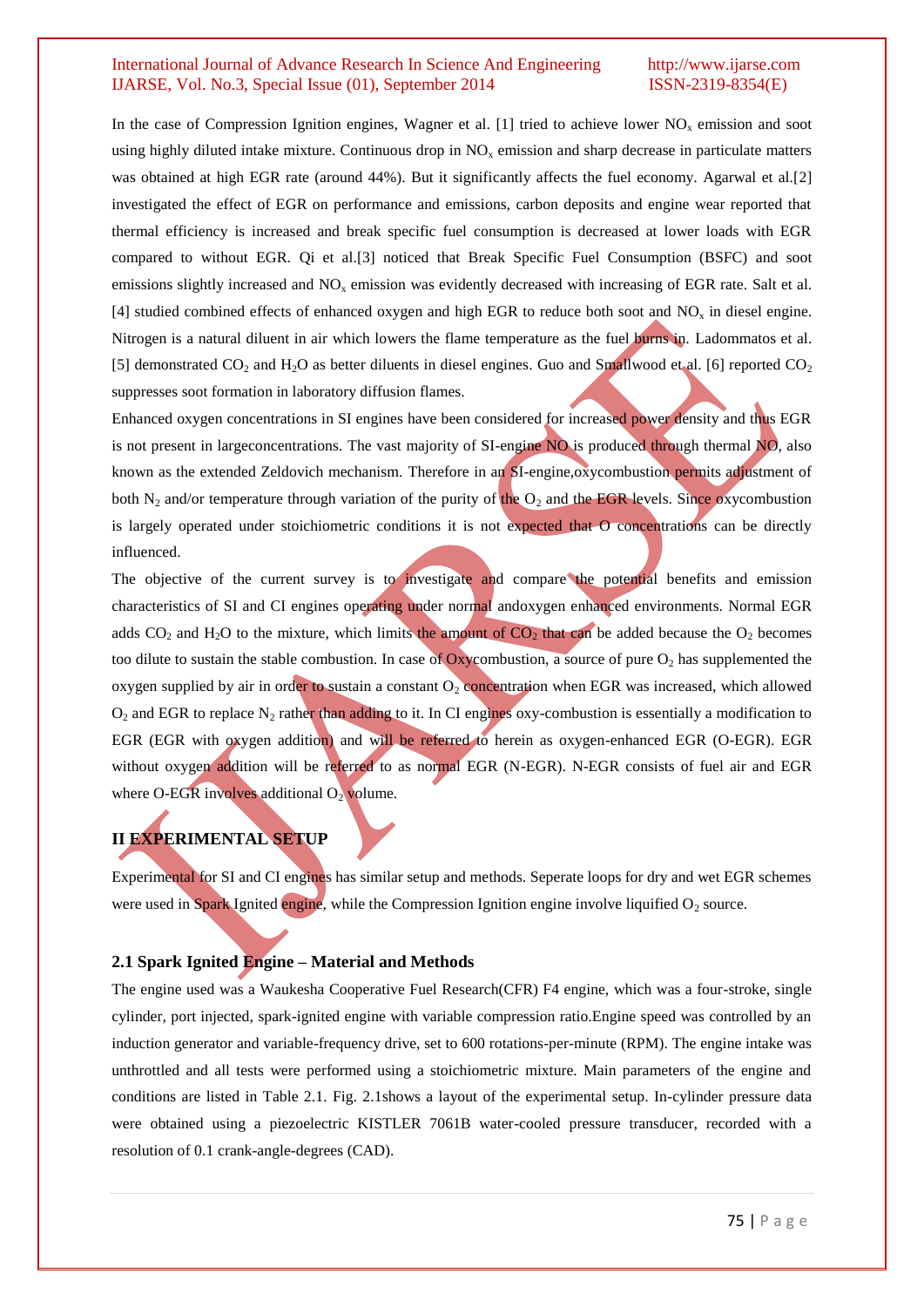

**Fig. 2.1 Layout of experimental setup**

Fuel injection was controlled by a MOTEC M4 ECU, and measured using a Hastings mass-flow meter. Exhaust and intake composition were measured using a Horiba emissions analyzer with sensors for  $CO_2$ ,  $CO$ ,  $O_2$ , unburned hydrocarbons, and NO<sub>x</sub>. In addition, the exhaustmole fraction of NO<sub>x</sub> in parts-per-million (ppm) was directlymeasured with a Siemens VDO/NGK Smart NO<sub>x</sub>-Sensor. For detailed description of Experimental setup, refer to Ref [8].

| Engine parameters               |                                |
|---------------------------------|--------------------------------|
| Type.                           | Water cooled four-stroke       |
| Bore                            | 8.27 cm                        |
| <b>Stroke</b>                   | 11.4 cm                        |
| Cylinder swept volume           | 613.25 cm <sup>2</sup>         |
| Compression ratio               | $4 - 17$                       |
| Combustion chamber volume       | $176.7 - 40.8$ cm <sup>3</sup> |
| Connecting rod length           | 25.4 cm                        |
| Piston material                 | Aluminum                       |
| Piston rings                    | 5 Total (3 compression)        |
| Operating conditions            |                                |
| Engine speed                    | <b>600 RPM</b>                 |
| Load level                      | Unthrottled intake             |
| Coolant temperature             | 80 °C                          |
| Oil temperature                 | 50 °C                          |
| Fuel pressure                   | 3.75 bar (40 PSIG)             |
| Fuel                            | CH <sub>4</sub>                |
| O <sub>2</sub> :fuel ratio      | Stoichiometric                 |
| Intake pressure and temperature |                                |
| Air                             | 1.02 bar, 30 °C                |
| Wet EGR                         | 0.99 bar. 100 °C               |
| Dry EGR                         | 1.02 bar, 30 °C                |

## **Table 2.1 CFR Engine Parameters and Run Conditions**

EGR experiments were performed with true recirculated exhaust and intake temperature was maintained at 100<sup>0</sup>C to prevent condensation. Additional tests were performed under constant N<sub>2</sub> concentrations to evaluate the influence of EGR compositions and EGR dilution on emissions and engine performance parameters.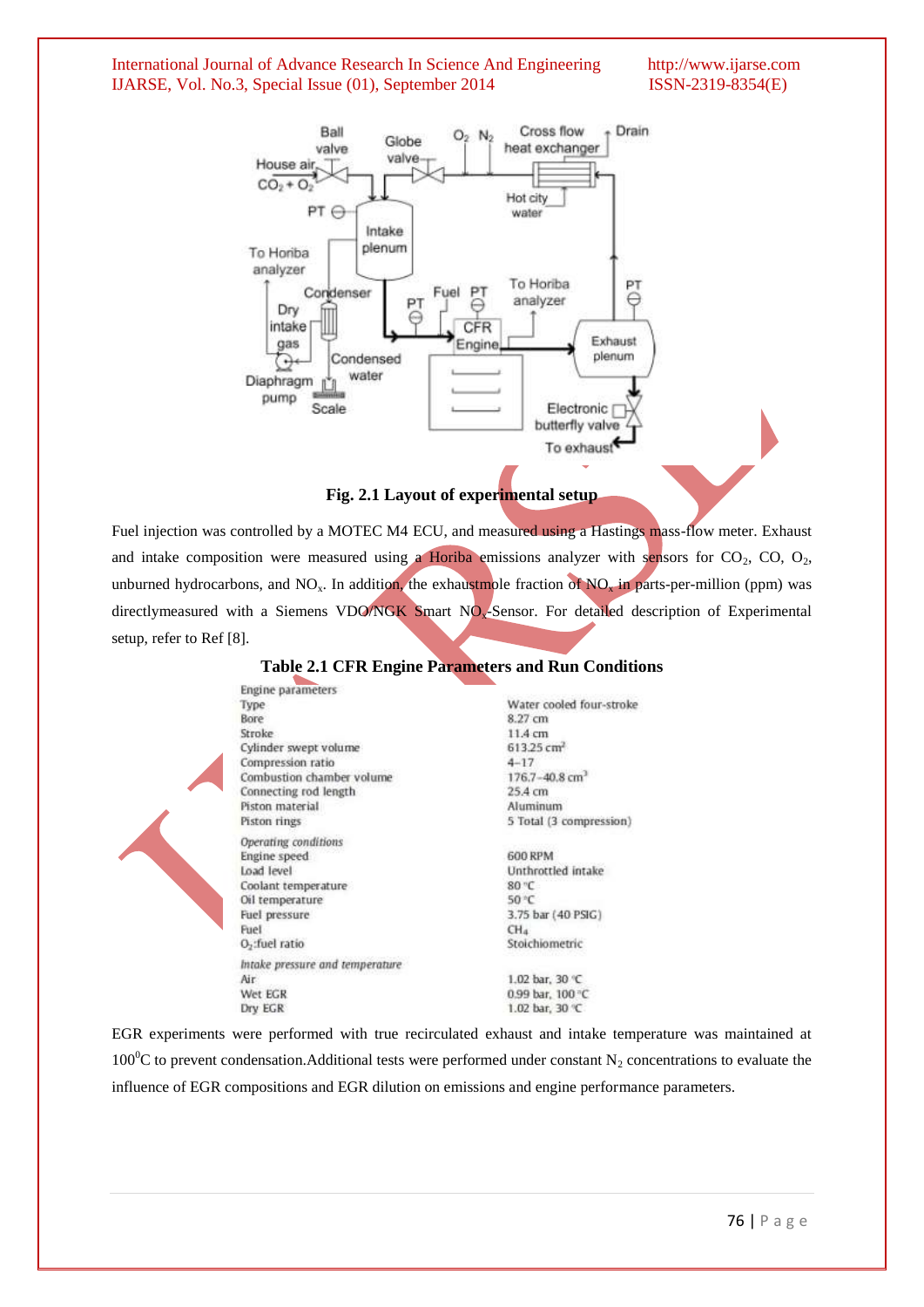#### **2.2 Compression Ignited Engine - Material and Methods**



#### **Fig. 2.2 Layout of Experimental Setup**

Experiments were conducted on a 1994 Cummins 5.9 L six-cylinder diesel engine. This engine had previously been modified to operate on a single cylinder by deactivating five of the six. With these modifications, all measurements and calculations were done on a single cylinder, thereby removing the concern of cylinder-tocylinder variability. A more detailed description of the engine modifications can be found in Cooley (2000). Air was supplied to the engine from a compressed air source, which allowed the charge air pressure to be varied. A pressure regulator on the air inlet provided pressure control from approximately 0-25 psig. Oxygen stored in liquid cylinder tanks was used to supplement the intake air such that the oxygen concentration could be maintained constant while the amount of EGR was increased. A surge tank on the inlet side of the engine helped smooth air pressure fluctuations due to valve operation and a similar surge tank on the exhaust side helped to smooth pressure fluctuations in the exhaust line. Figure 2.2 provides a flow diagram for the engine setup and also depicts the air, EGR, and  $O_2$  flow paths. Sweeps of gradually increasing levels of EGR were completed with and without oxygen addition (O-EGR and N-EGR) for three different loads (overall equivalence ratios). The engine speed was maintained at 1500 rpm for all loads. At each operating condition exhaust the following measurements were taken at the lettered locations indicated in Figure 2.2:

- A Volumetric flow rate, pressure, temperature
- B Pressure, temperature,  $xO_2$ ,  $xCO_2$ ,  $xNO_x$
- C Engine speed (RPM), engine position (crank angle), in-cylinder pressure
- D Temperature, opacity
- E Pressure,  $XO_2$ ,  $XCO_2$ ,  $XNO_x$
- F Temperature

Detailed descriptions of engine modifications can be found in Cooley [9].

Table 2.2 shows the intake gas compositions for Normal EGR and Oxygen enhanced EGR.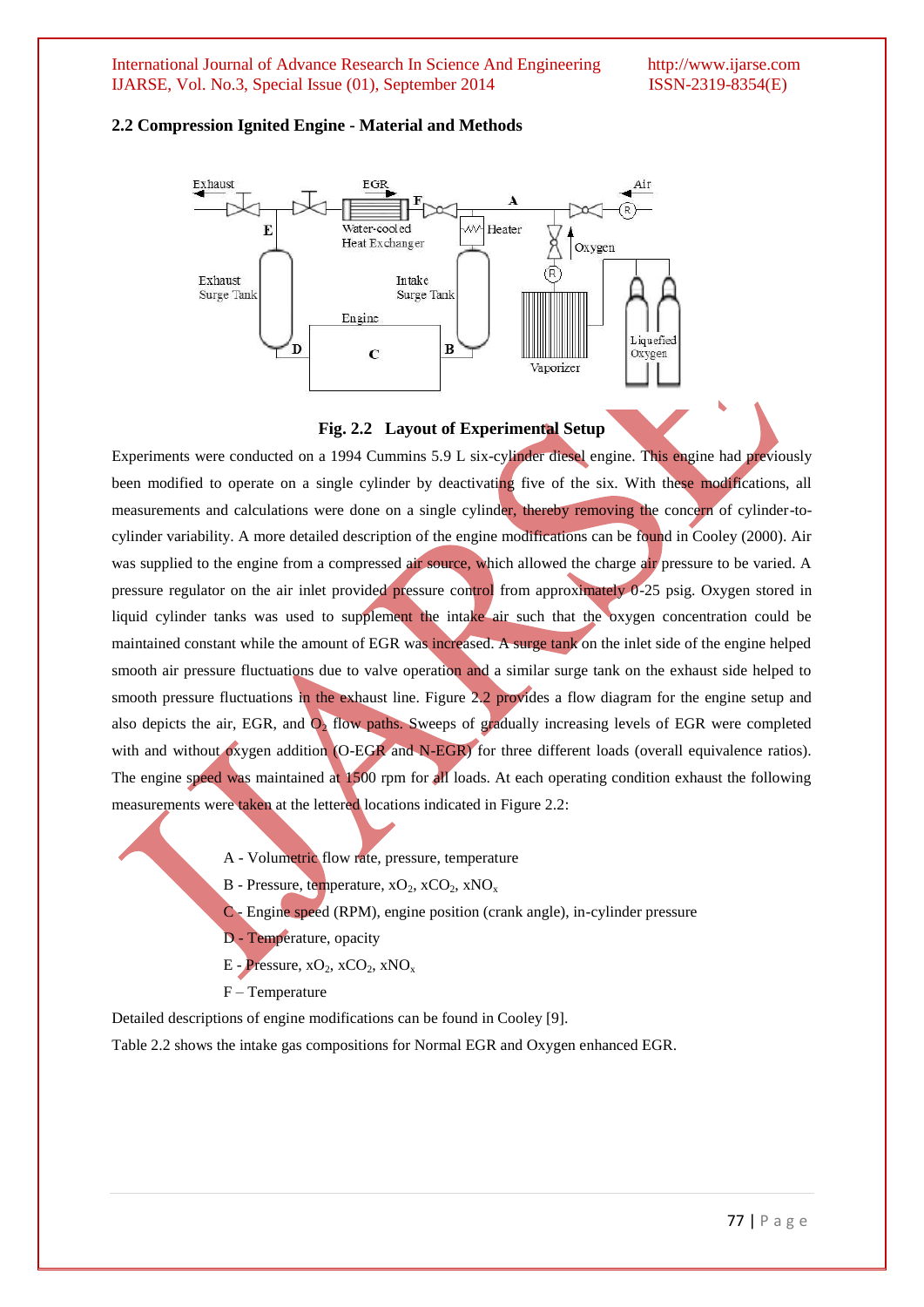|             | Target $\phi$ | Actual<br>Range | Mean | Std.<br>Dev. | $%$ Dev. |
|-------------|---------------|-----------------|------|--------------|----------|
|             | 0.33          | $0.30 - 0.33$   | 0.32 | 0.01         | 3.1%     |
| N-EGR       | 0.50          | $0.50 - 0.57$   | 0.53 | 0.02         | 3.8%     |
|             | 0.65          | 0.66-0.67       | 0.67 | 0.01         | 1.5%     |
|             | 0.33          | 0.35-0.38       | 0.37 | 0.01         | 2.7%     |
| $0 - E G R$ | 0.50          | $0.45 - 0.52$   | 0.48 | 0.02         | 4.2%     |
|             | 0.65          | $0.62 - 0.68$   | 0.64 | 0.02         | 3.1%     |

# **Table 2.2 Intake Gas Compositions**

# **III RESULTS AND DISCUSSIONS**

# **3.1 Effect of N<sup>2</sup> concentration on NO<sup>x</sup> emissions**

A parametric study was done on experiment using EGR with varying quantity of  $N_2$  and keeping all other possible parameters to be constant. The results were plotted for 5 different  $N_2$  concentrations. For both engines, Fig. 3.1 shows that the NO<sub>x</sub> emission shows a linear correlation between  $N_2$  in the Oxidizer.



For CI engines, as the EGR level was increased during each sweep, the composition of the intake gases changed. In N-EGR cases, the  $N_2$  concentration remained relatively constant with increasing EGR, while the  $CO_2$ concentration increased and the  $O_2$  concentration decreased. The  $H_2O$  concentration in the intake remained essentially zero because the EGR was cooled sufficiently to condense out virtually all of the water. For the O-EGR cases, the  $N_2$  concentration decreased significantly with increasing EGR because  $CO_2$  and  $H_2O$  replaced  $N_2$  rather than adding to it. Additionally, the  $CO_2$  concentrations for O-EGR were significantly higher than for N-EGR.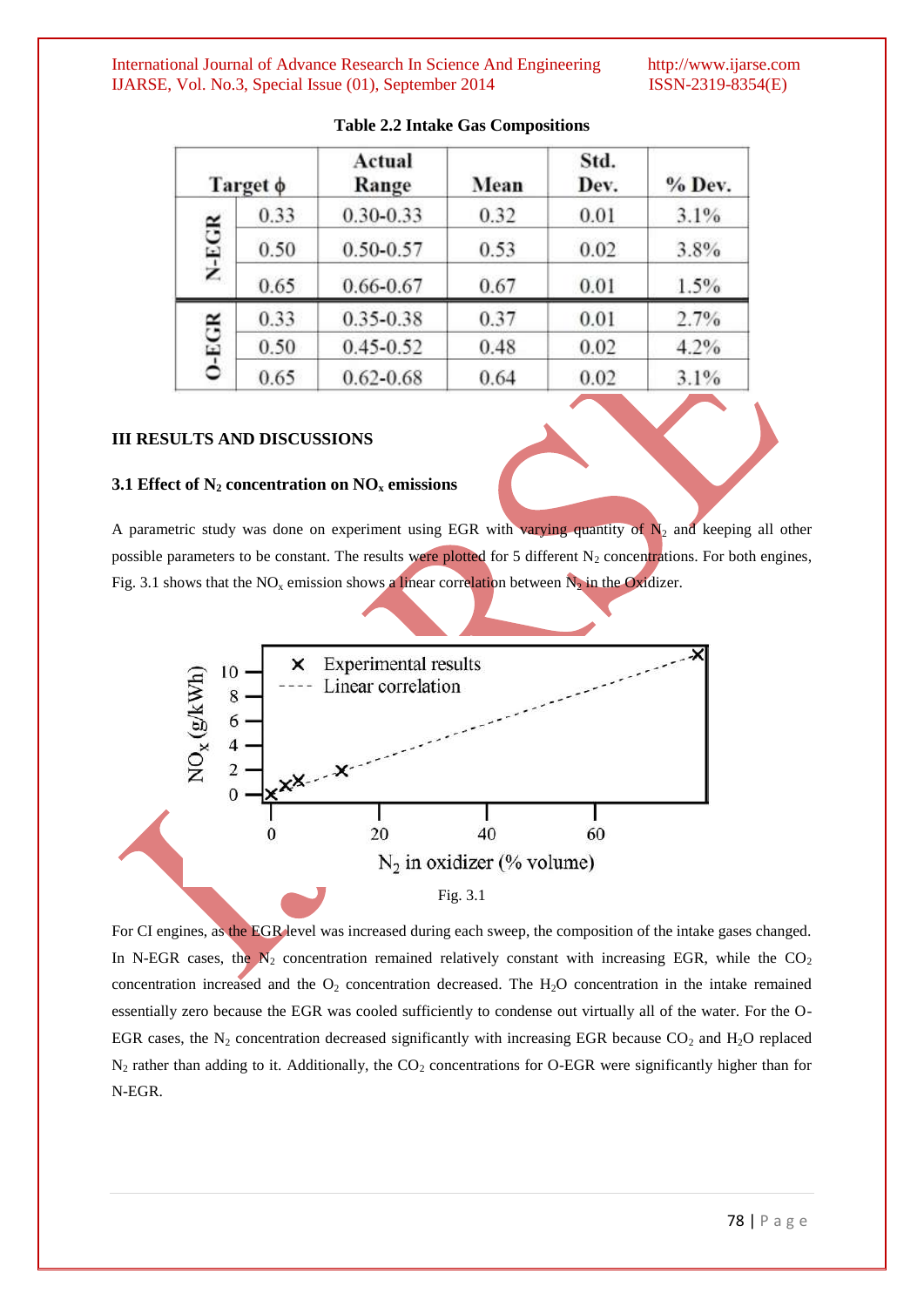# **3.2 NO<sup>x</sup> Emissions**



Fig. 3.2.1 shows the Indicated specific  $NO<sub>x</sub>$  as a function of peak temperature for a CI engine and fig. 3.2.2 shows specific  $NO<sub>x</sub>$  as a function of flame temperature for a  $SI$  engine.

Dilutions performed using Normal EGR and Oxygen enhanced EGR for same temperatues reports the diluion with O-EGR gives a decreased combustion temperature and resulting in reduction of  $NO<sub>x</sub>$  emissions for a CI engine.But with Spark ignited engine the peak burned-gas temperature does not correspond perfectly with the  $NO<sub>x</sub>$  emissions, which is expected since it is a point-value and does not account for the volume of gas at that temperature or the duration, but overall a clear trend exists between increasing temperature and higher  $NO<sub>x</sub>$ emissions. Regulations were satisfied only at the lower  $\overline{O_2}$  volume fractions.



Fig. 3.2.1 shows Heat release rates for various O-EGR cases for CI engine. Fig 3.2.2 shows the heat release rate for various  $O_2$  concentrations for SI engine.

Both case studies were investigated in same conditions and results indicated that the O-EGR cases involved less heat release for a CI engine.For an SI engine results showed that ideal oxycombustion case produced high heat release rate with low  $O_2$  concentrations. Increasing HRR for each  $O_2$  concentration could give maximum thermal efficiency at lower  $O_2$  concentration.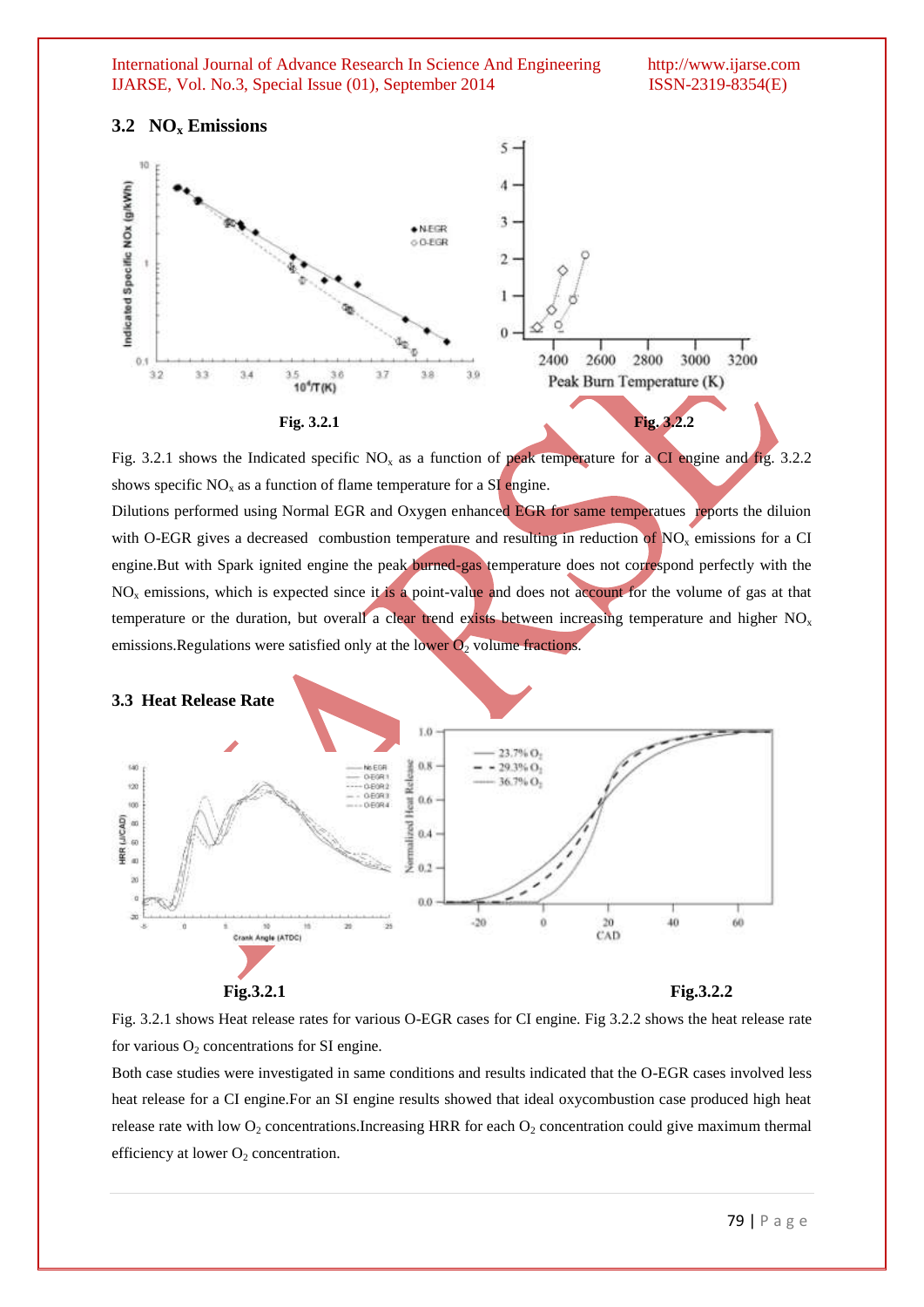#### **3.4 CO Emissions**



Fig 3.4.1 shows the equilibrium concentration of CO emissions plotted against N/No2.Cp for 2 test cases of N-EGR and O-EGR in CI engine. Fig 3.4.2 shows the CO emissions in g/kWh for different  $O_2$  volumes for dry and wet EGR cases.

Equilibrium concentrations when plotted,the concentration of CO is found to be higher for O-EGR cases as expected. O-EGR may therefore produce lower flame temperatures than N-EGR due to dissociation of  $CO<sub>2</sub>$  to CO in CI engines. But in the case of SI engine, measured engine out emissions of CO shows for all oxygen concentrations, wet EGR produced lower engine emisions than dry EGR. It is noted that CO emissions remain relatively constant for various  $O_2$  concentrations.

# **3.5 Relation between NO<sup>x</sup> and Particulate emission in CI engine**





It is essential while discussing the emissions of a Compression Ignition engine to correlate the  $NO<sub>x</sub>$  emissions and major particulate emissions. As indicated in the graph, normal EGR results in a curve which shows that the increasing EGR causes reduction in  $NO<sub>x</sub>$  but increase in Particulate emission. But O-EGR case is found to be effective in decresing the  $NO<sub>x</sub>$  emissions without particulate emissions.

### **IV CONCLUSIONS**

The different emissions and influence of various parameters in an SI and CI engine operating under oxycombustion conditins have been analyzed and compared. The most significant results are given below.